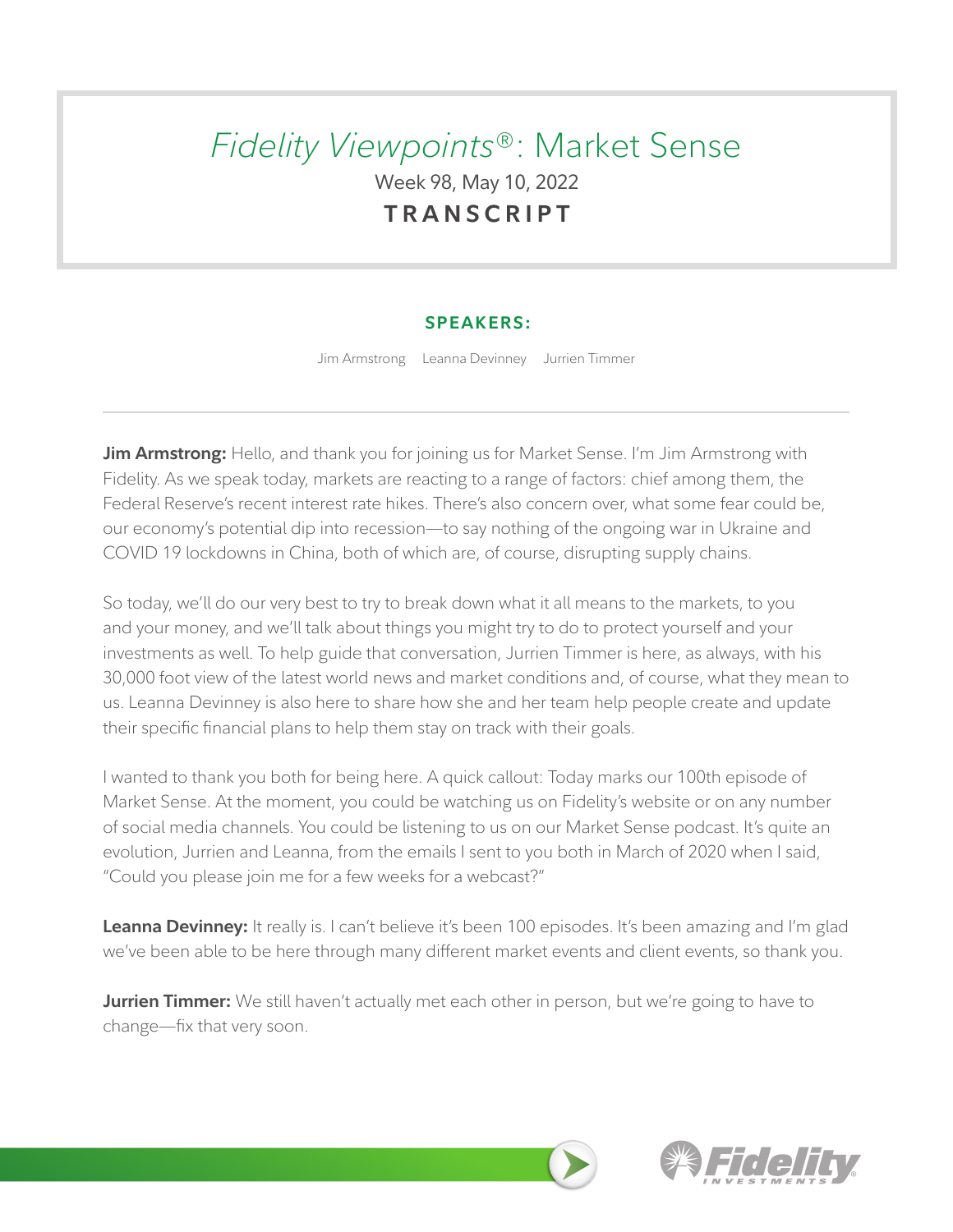**JIM:** That does remain true. That's right. Let's get right to it, Jurrien. It's May the 10th. As I mentioned, the Federal Reserve was true its word. They raised interest rates by half a percentage point last week—more rates almost certainly coming very soon. Now, the Fed, of course, is trying to tame inflation, but, Jurrien, I'd love to hear your thoughts right now on that strategy and what you think it'll mean to the markets and investors as we go forward because we also have to mention how the markets have generally been responding over the past few days—and in a word, badly.

**JURRIEN:** Yeah, so if you just take a look at this chart, right, that yellow line is called the Fed funds rate. That is a short term interest rate that the Fed has direct control over that it sets at its FOMC meetings, as it did last week, and it went up 50 basis points or a half percent. Then that orange line is what we call the forward curve, which is what the market is pricing in in its expectation of what the Fed is going to do going forward which, of course, is in part driven by what the Fed is saying it's going to do, right?

It's kind of a circular loop of the Fed saying -conditioning the markets and the markets executing on that. As you can see, that orange line is going up very, very sharply until about a year from now, and then it starts to level off. And so even though the Fed has only raised rates twice at this point, it has signaled that it's going to go a lot more, including several more half point hikes in the coming months. And if you look at that black line, that's the 10 year Treasury yield. Of course, the bond market is reacting to this, as one would expect, but it's been a pretty violent reaction. You look at how sharply that yield has gone up.

And one way to think about how all of these pieces kind of fit together—and we'll cover this a little bit later as well in our conversation – but the Fed realizes it can't do anything about supply chain disruptions. It can't do anything about the bottlenecks for natural resources because there's a war in Europe or there's a lockdown in Shanghai. It's powerless over that, but what the Fed can do is try to curtail demand and allow inflation to start to moderate that way.

And the US economy is pretty strong still, even though there's been some signs of a slowdown. And as you mentioned, there are fears of a recession, and we can talk about that later as well. But what the Fed's trying to do, it's trying to, what we call, tightening it's trying to tighten financial conditions. Financial conditions is just the access to liquidity. And that could be through interest rates. It can be through the stock market, through credit spreads, through mortgage rates. And as the Fed tries to raise the cost of capital for everyone, whether you're a homebuyer or a company or someone in the stock market, the repercussions of that are felt everywhere, including in the stock market.

And someone might wonder: What do interest rates have to do with the stock market? Well, they're directly related because the way we value stocks or the market in general is: We calculate the present value of future earnings. And the present value uses an interest rate. And if that interest rate goes up, the present value goes down, even though the earnings might still be fine, which they are. So if the present value goes down, the P/E ratio, the price to earnings ratio,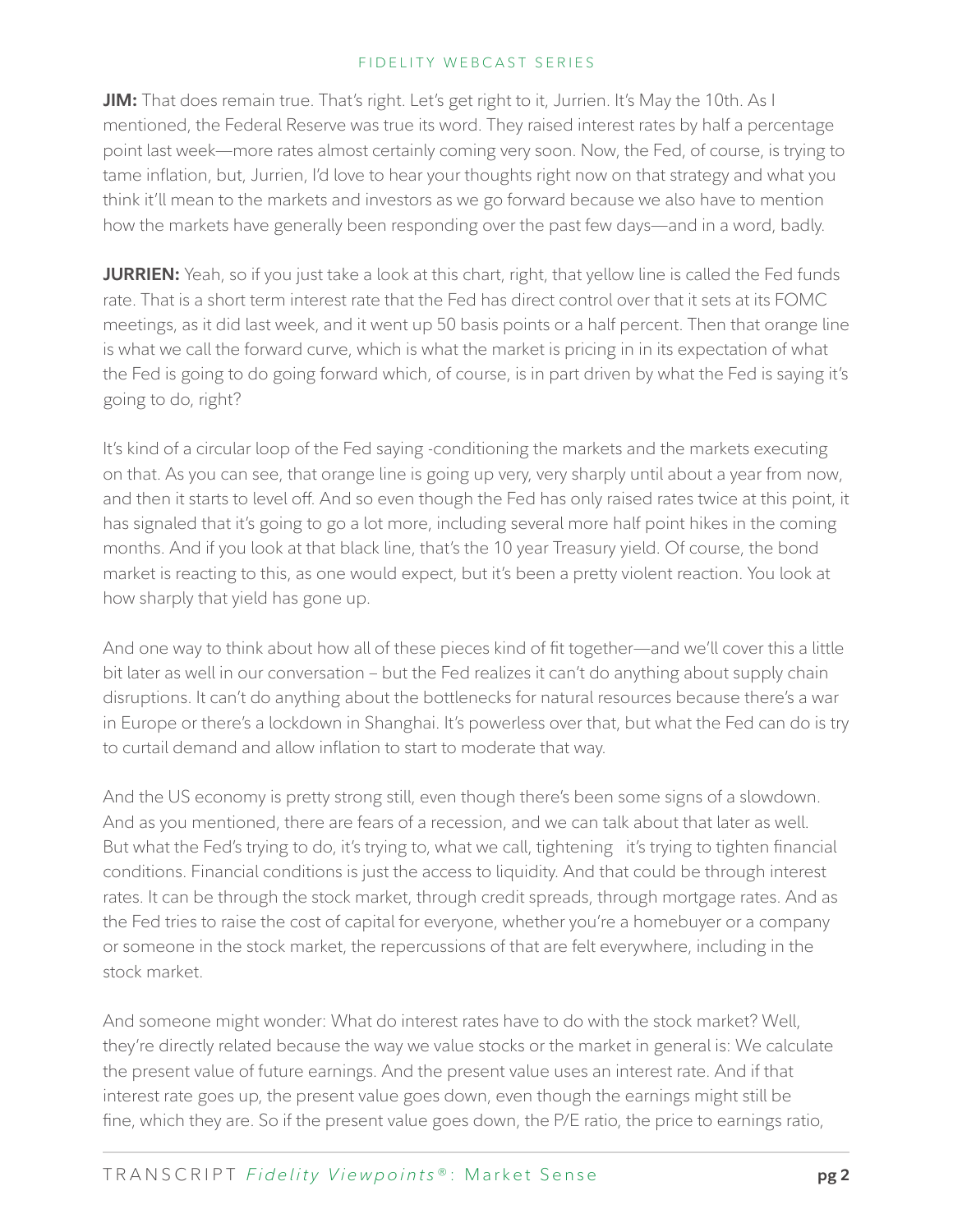goes down. This process of the markets rerating themselves or derating themselves or repricing themselves in the last so many weeks has been entirely that process of finding out what the right valuation is, given that the cost of capital is going up.

So this has not been an earnings story at all, but it's been an interest rate story. Of course, the bond market is directly impacted because that's a direct reflection of interest rates. But the stock market is also impacted. And at first, the market was kind of ignoring all of this, but then in the last few weeks, the market is recognizing that, okay, yeah, this affects us, too.

**JIM:** A couple of follow ups for you on that, particularly on bonds, in just a moment, Jurrien. But first, Leanna, I'd love to bring you into the conversation for your sense of how folks are reacting to this when they're talking to you and your teams about decisions they should be making themselves. I know in past weeks, you've said a big concern people have brought to you is: When will inflation calm down? When will I have to stop worrying about inflation? So that's what—the Federal Reserve is trying to answer that question indirectly, right? But it comes at the expense of other experiences in our lives. So maybe just walk us through that a little bit.

**LEANNA:** Yeah, you're exactly right. I think what we're hearing often is that they're feeling the volatility. So it's volatility and concerns about the market, inflation, when will it go down, questions on what they're seeing in the headlines such as: Is a recession on the horizon? And so, overall, people don't like to see their investment accounts drop, of course. And April was a hard month in the market. In the past week since the rate hike, we are seeing the markets respond poorly, but we see, and history shows us, that rate increases are followed and accompanied by stock market volatility. And sometimes we can see a sizable pullback, which we have seen.

With the increased rate hikes and the impact, we're seeing everything from: That's going to impact credit cards to car loans and savings rates. So I think it's helpful to just understand when rates go up, it's first going to immediately impact what we're borrowing, so that's rates on credit cards. We're seeing that in mortgages. The perspective is: For credit cards or personal loan interest, as an example, the interest may rise, but it's small enough where that's not going to make a huge impact on your monthly payment as much.

When we see rates go up on—for our earnings, such as savings, fixed income – what we'll talk on—we see that come a little bit slower. So I'd say we'll spend time on the fixed income and bonds in a moment because we're definitely seeing clients ask more about the rates that they can get on their cash savings and CDs, but certainly, getting a mixture of concerns with the stock market volatility and just understanding the why behind it.

**JIM:** Thank you for that. That's a perfect segue to one of the follow ups I had for you, Jurrien. I wanted to talk more about bonds. Certainly, higher interest rates could be good for those who feel comfortable or want to lean into fixed income investments, and that hasn't been the case for the past few years. Is that too simplistic a way to look at it?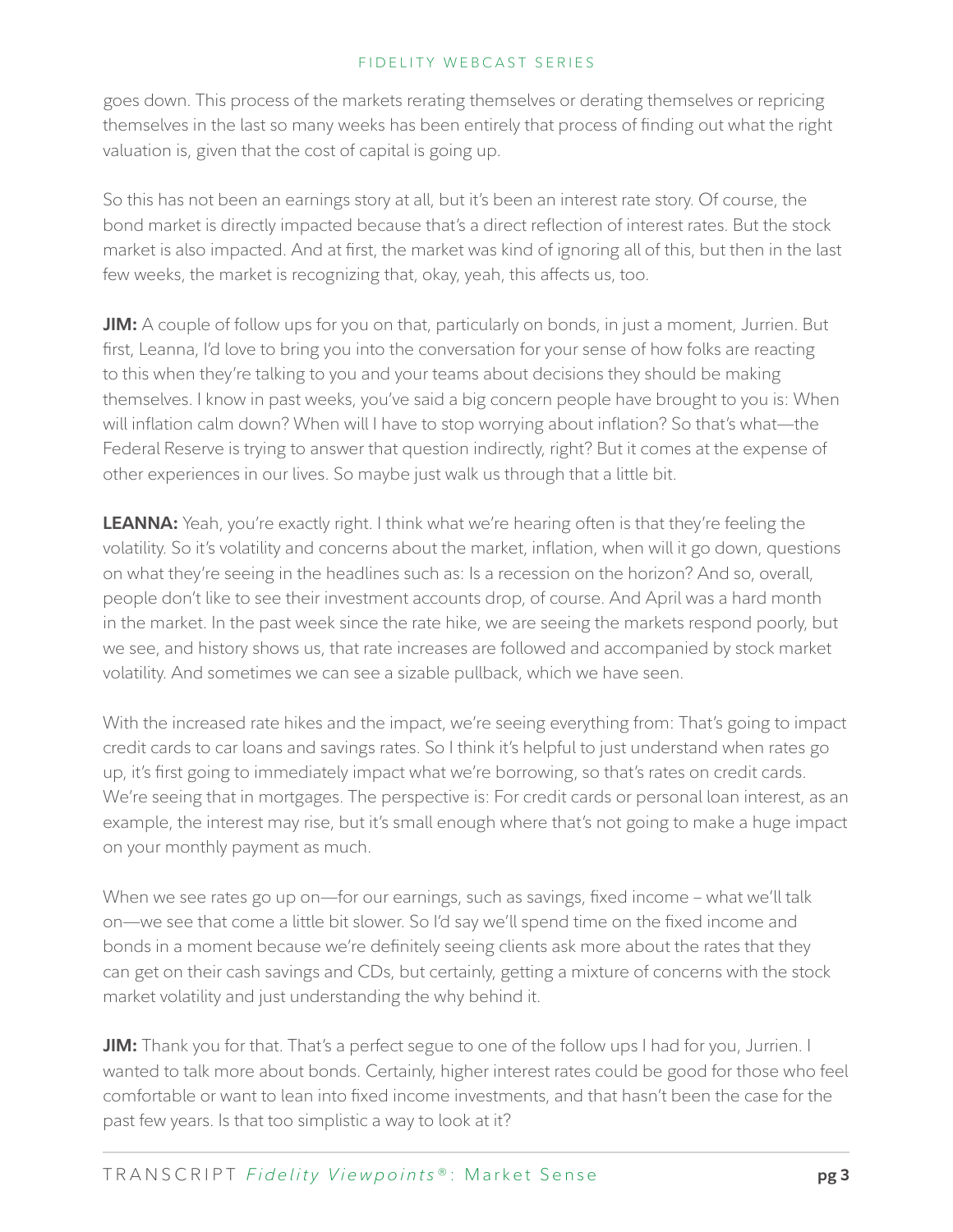**JURRIEN:** No, it's not. And if we look at this chart here, in the top in the black you see the nominal yield. So when we think about Treasury yields, we think mostly about nominal yields. We've had a pretty epic run up, right? I mean, two years ago, very briefly during—in March of 2020, the 10 year yield dropped to 0.3%—an unheard of number. And even a year ago, it was at around 1%. As of yesterday, it was over 3%. We're still there, but it's coming down a little bit. That brings us back to the level that we saw back in 2018. So we've had quite a reversal.

But what's interesting is that if you look at the orange line, that is the real rate. It's not the way we tend to think about real yields is to subtract not what's currently the inflation rate from the CPI because that tends to be backward looking, but we tend to subtract the inflation expectation implied by the TIPS market, which are Treasury Inflation Protected Securities. So that's a pretty big part of the Treasury market, and investors are weighing every day what they think inflation is going to be. That is reflected in real yields from the TIPS market, and that's what the orange line shows.

What you can see is that until very recently, the rise in nominal yields was not accompanied by a rise in real yields. And that's because the rise in nominals was kind of, you know, reflected by inflation, but not so much by rising real yields. But now that the Fed is really serious—it's entered warp speed in terms of bringing financial conditions back to kind of where they used to be—the real yields have reset very, very rapidly. And that's an important thing for bond investors because, as we all know, the last few months have not been friendly for kind of a traditional 60/40 type of portfolio where you have some stocks and you have some bonds and you kind of had to hold your nose a little bit to own the bonds because you weren't getting much yield, but you were supposedly getting the diversification benefits.

In the last few months, that has not worked out, right? Bond yields have gone up while stock prices have gone down. But now with yields above 3% and real yields, more importantly, back to positive levels after several years of deeply negative levels, I think that kind of creates a more interesting value proposition for investors because now you may still think 3% is not enough if inflation is 8.5%, but it's better than 1%. And guess what? Inflation expectations are starting to come down.

If you look at the TIPS breakevens, for instance, for the five year time horizon, in March, those were 3.75%. Today they're about 3.20%. So investors are starting to price in the expectation that inflation is going to start moderating. By the way, tomorrow we have the CPI report, and that'll be an important data point to either validate that or question it. But if inflation pressures are starting to moderate a bit and now real yields are positive and nominal yields are at least above 3%, maybe that starts to become more interesting for not only bond investors but just diversified investors who use bonds as one of the anchors in a portfolio.

**JIM:** Perfect. Perfect lead in to Leanna to the heavy lifting question that we've saved for you to help put these pieces together now, right? So I've got my portfolio. I meet with someone regularly to go over it and it's aligned to my age and my risk tolerance, how much risk I want, my time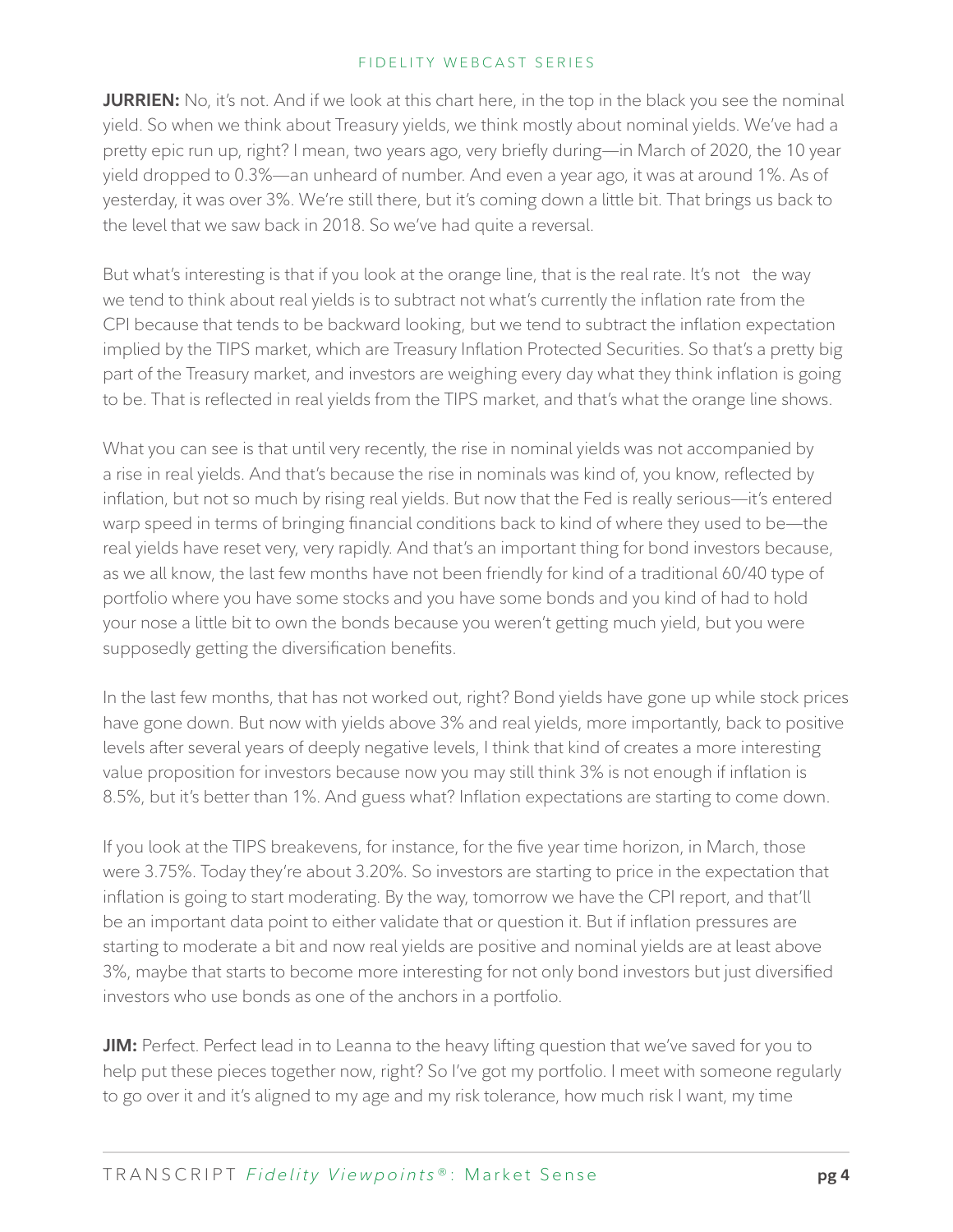horizon. But I also have to be aware of how the world around me is shifting, exactly as how Jurrien just described. So how do you help people put those pieces together?

**LEANNA:** Yeah, so we can see here on the screen the different mixes out there. We'll talk in a moment how we build those for the clients and, again, customized to your specific situation. But with this rate increase, we have been getting questions from our fixed income owners and investors as well as those that have that healthy mix of stocks and bonds. So we've been talking a lot about, in general, why we own bonds and, really, it's two reasons. It's income and stability is why you purchase bonds or have them as part of your mix. Stability of what that provides when you're in a diversified portfolio, it can help smooth out your investing experience. So even two years ago, going back to the March to May 2020 time horizon, we had a significant pullback in the stock market. And overall, clients who had a diversified mix felt comfortable and confident.

During that time in this low interest rate environment we were in, we weren't getting the income component of bonds. But now with rates rising, that income piece will be prevalent, and fixed income buyers will now feel the benefit of those higher rates. But what we do see, it's an inverse relationship to the price of bonds. So when interest rates rise, the current market price, we're seeing bonds decline.

So it reminded me back in 2018, I was an advisor at that point in time. A lot of investors who had that diversified portfolio were calling in and questioning why their bonds were losing money. Again, it's that inverse relationship. So I think it's helpful to remember, again: Why do we own bonds? They're there for income and stability. And depending what your specific goals are, bonds and fixed income are a great way to achieve diversification and can play an important role.

Looking at these—there's four allocations here on this chart—it's showing the different mixes of stocks and bonds that you can have. So generally speaking, those who are farther from their goals and are able to weather short term volatility and some of the ups and downs, we typically see they invest their investment looks more on the right side. We see more stocks than bonds. We know with stocks, when we have time on our hands, we're going to see growth, and over time, that helps keep pace with inflation as well.

Those that are in the middle or more toward the left, they're shorter to their goals or they're using money or in need of it, in need of more income producing, we see less risk, also less returns over time as well. So, again, I think this is generally speaking, but it's helpful as we build plans for clients customized to your situation. It's helpful to understand what and why we own it and the parts that they play.

**JIM:** Yeah, absolutely—absolutely the case. With the few minutes we have left, let's look forward a little bit. And, Jurrien, we can start with you. I mean, no crystal balls, of course, but I know that as a student of history and someone who appreciates trends and looks for things in the past that could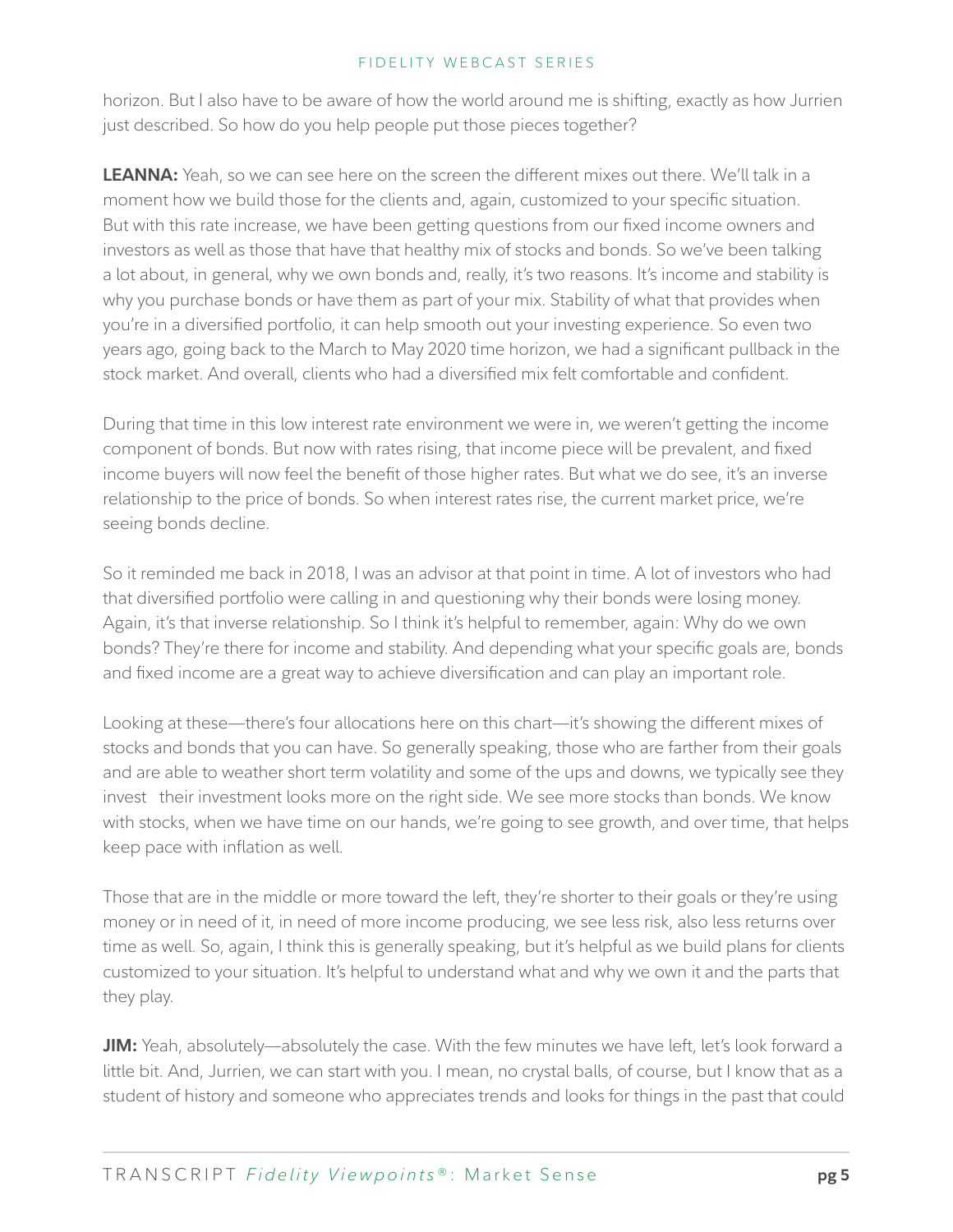echo in the future, as you've said, what do you see in the near term based on what's happened recently? In particular, I know you wanted to shed a little more light on recent equity market activity.

**JURRIEN:** Yeah, so I think one good way to think about the different factors influencing stock prices is that you have earnings, and you have valuation, so the price to earnings ratio. It's kind of like a three dimensional puzzle. So when we think about the market, we look at our screens or we look at the news, and we see the S&P 500, the Dow Jones, the Nasdaq and all we see, really, is price. And so that's how a lot of us tend to gauge performance. And, of course, price is the ultimate scorekeeper of where the markets are.

But the way to think about valuation is that prices at the intersection of the P/E ratio, which is the price to earnings ratio, and earnings. And during some corrective phases—not this one, at least not yet—you have earnings falling, and you have the price to earnings ratio falling at the same time. Think about how much price would have to fall, being in the numerator of the P/E ratio, for both of those things to happen at the same time. That typically happens in a recession, which produces a steep bear market usually. Again, I'm not seeing any signs of a recession out there, but I'm not an economist.

Other cycles, like this one so far, you have earnings rising and you see in this chart, the purple line is the expected earnings over a year from now. The pink line is current earnings. The difference between the two is in the panel below. The expected growth is 10%. And that number has been holding very steady, right? So if we were on the brink of a recession, my guess is that that line would be going down, right? The expectations for future earnings would go down because earnings are a reflection of the economy, and if the economy is going into a recession, earnings would be as well. That's not happening.

So the earnings story stays is staying very strong right now. And all of the price action is a reflection of falling P/E ratios, which, actually, is perfectly rational when you think about what I said earlier. The Fed is trying to slow the economy. It's not trying to break the economy, but it's trying to slow it just enough to tame the inflation beast. And it's doing so by tightening financial conditions, by raising rates, raising the cost of capital. And as I said earlier, the cost of capital isn't input into how we value equities or the stock market.

And so that is a direct reflection of the P/E ratio, which has fallen. It's actually the P/E ratio based on trailing earnings has fallen nine points already during this correction. And the forward P/E ratio using expected earnings has fallen five points. That is a significant haircut, if you will, in the valuation of equities and something that gives me some comfort that—I'm not predicting that that's all we're going to see, but that's a pretty big derating already. And it's something to keep in mind as we and everyone watching this is pondering what to do with our portfolio next.

**JIM:** Oh, that's a fantastic perspective. I think that – I hope that comes as a relief, that context, at least, for folks watching and listening. With the couple minutes we have left, I want to ask some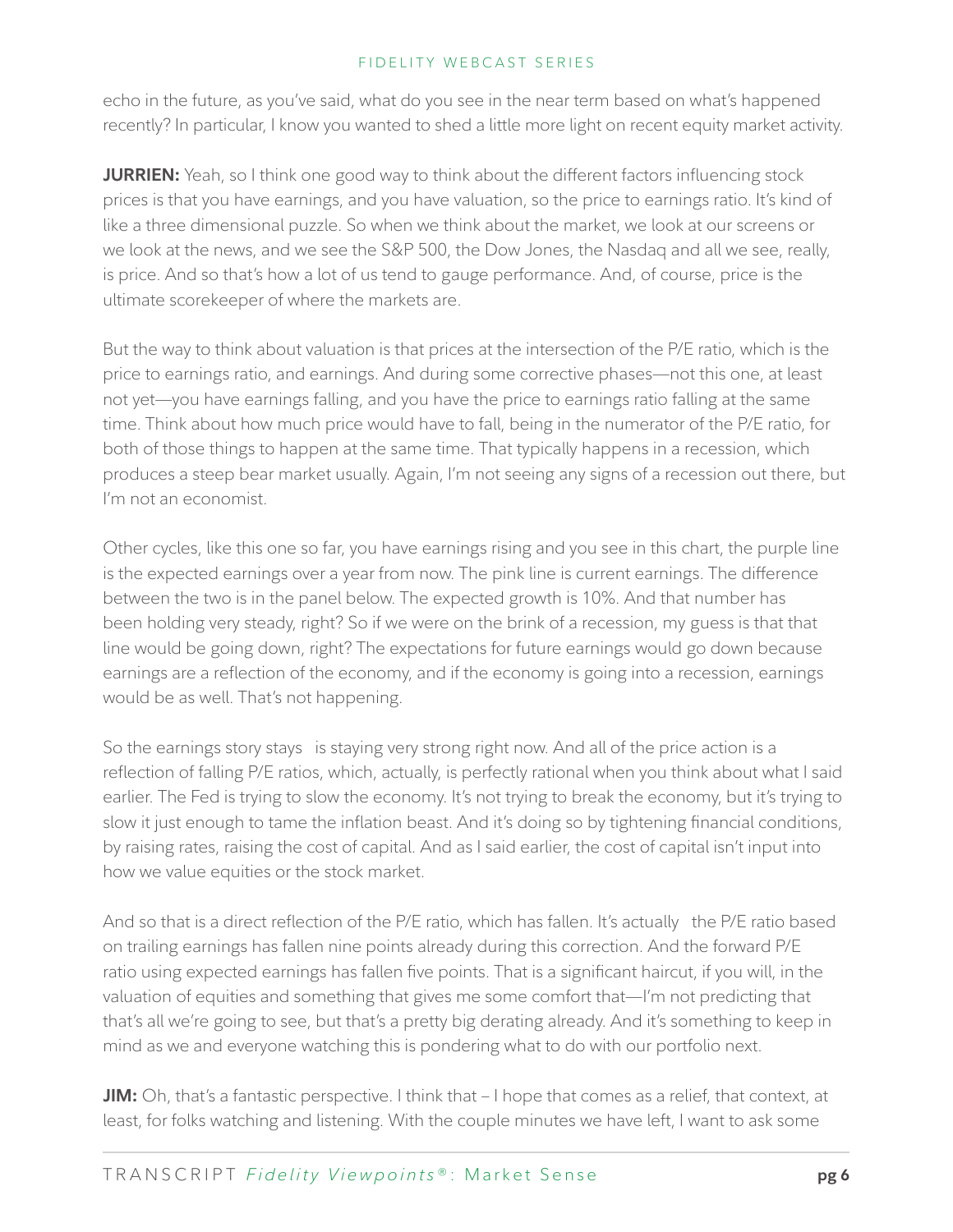more forward looking questions. Leanna and I were talking last week. The market had a particularly bad day. And we were discussing the fact that—well, hoping that there'd be a quick turnaround the next day because we've almost come to expect that, even, in particular, this calendar year, right?

We've had a really bad Wednesday often followed by a fantastic Thursday or a Friday. You kind of get into that cycle where you expect an immediate turnaround and when you get into a rut or a situation like we're living in right now, and that doesn't happen, people get jittery, right? Anxieties rise up. So, Leanna and Jurrien, I'd love to ask you both. When faced with that question, "What should I do? This feels different than it did even a month or two ago", what do you say?

**LEANNA:** I'll start. I agree. These are times, as an investor, where your true risk tolerance can come out, your appetite for risk, seeing these swings, and having those expectations. No one likes market downturns. And as investors, we feel the loss two times more than we feel the gain that we have. So I'd say I think it's important to remember that times like these can be really challenging. Those have felt confidence, although still hard, felt confidence when they were building a plan aligned to their specific goals—goals such as their – including their risk tolerance, time horizon, withdrawal need, when they need to use their money. So those that have that plan aligned to specific goals are able to feel less jittery in times like this.

**JURRIEN:** Yeah. I would just add: Nobody likes this feeling. I don't like it either. You know, corrections that are swift but then reverse quickly, it's almost like a bad dream. It's like, okay, it's over. And this one has some legs to it, and that's not a good feeling at all. But I would just say try to take the other side of it and saying, you know, even though there's red on the screen, maybe there's an opportunity there, and rebalancing, of course, is one of them. So there's nothing we can do about what just happened, but we can think clearly about what the opportunities might be that come from all of this red on the screen.

**JIM:** Thank you both, again, for sharing your perspective and your time with us today. For those in our audience, another reminder: We know that you can watch or listen to our show in many places, but if you happen to be watching right now on Fidelity's website, you'll find a quick three question survey just underneath this video. If you could fill that out, we'd really, really appreciate your feedback. Again, that's only available, at the moment, if you are watching on Fidelity's website.

And our regular reminder: No matter how you're watching or listening, if you've got questions about making or updating or financial plans or about how to stay on track during conditions like these, Fidelity can always help. You can call us or go online to our website or download Fidelity's app to learn more. Again, tremendous thanks to Fidelity's Jurrien Timmer and Leanna Devinney. Next week, we'll be back to take a fresh look at the markets and how they're continuing to respond to current events and, of course, how you can respond to that. Hope to see you then.